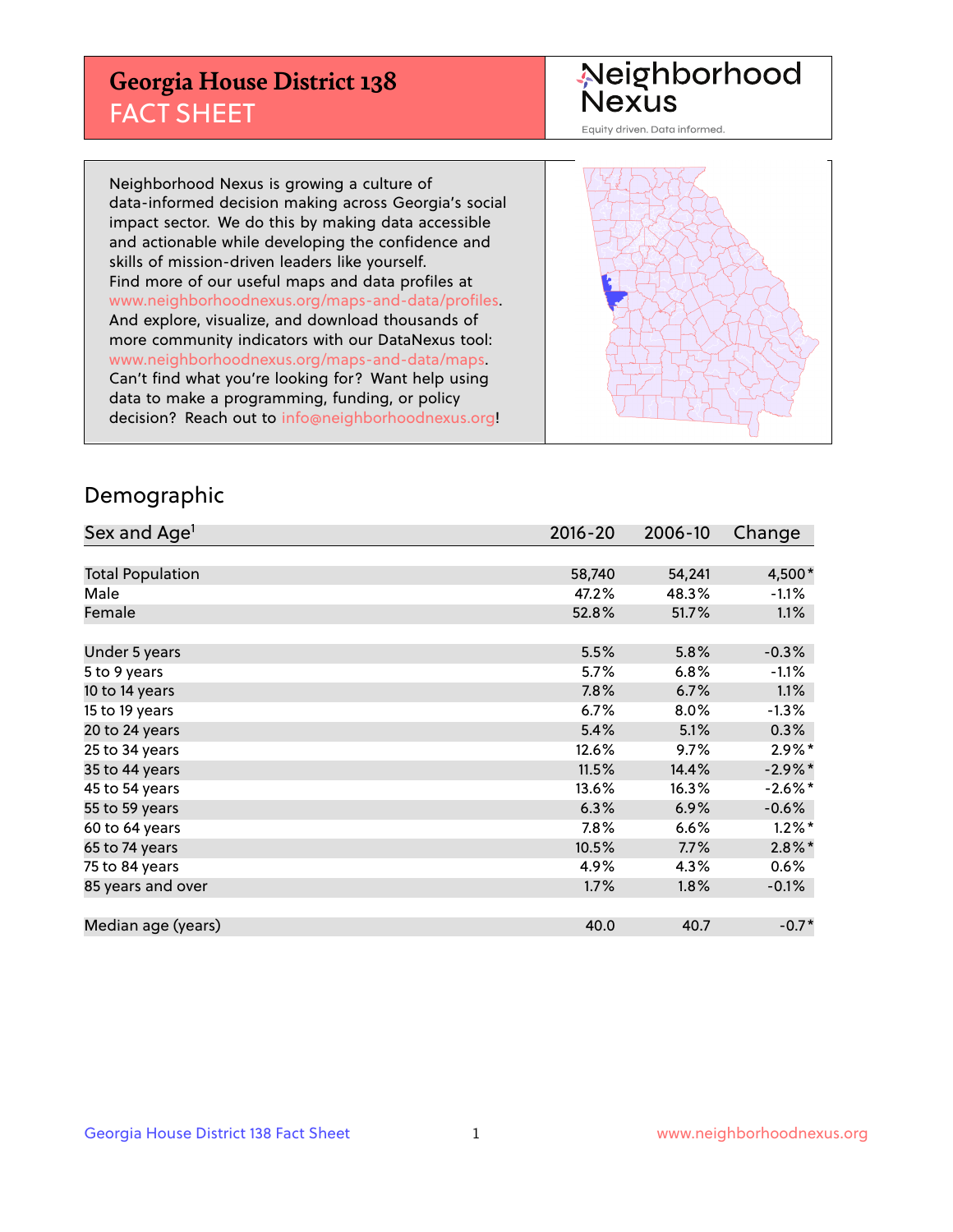## Demographic, continued...

| Race <sup>2</sup>                                            | $2016 - 20$ | 2006-10 | Change     |
|--------------------------------------------------------------|-------------|---------|------------|
| <b>Total population</b>                                      | 58,740      | 54,241  | 4,500*     |
| One race                                                     | 97.9%       | 98.8%   | $-1.0\%$ * |
| White                                                        | 74.4%       | 75.3%   | $-0.8%$    |
| <b>Black or African American</b>                             | 20.0%       | 19.9%   | 0.2%       |
| American Indian and Alaska Native                            | 0.1%        | 0.2%    | $-0.1%$    |
| Asian                                                        | 1.7%        | 2.1%    | $-0.4%$    |
| Native Hawaiian and Other Pacific Islander                   | 0.0%        | 0.0%    | $-0.0%$    |
| Some other race                                              | 1.7%        | 1.4%    | 0.3%       |
| Two or more races                                            | 2.1%        | 1.2%    | $1.0\%$ *  |
| Race alone or in combination with other race(s) <sup>3</sup> | $2016 - 20$ | 2006-10 | Change     |
| Total population                                             | 58,740      | 54,241  | 4,500*     |
| White                                                        | 76.1%       | 76.4%   | $-0.4%$    |
| <b>Black or African American</b>                             | 21.1%       | 20.2%   | 0.9%       |
| American Indian and Alaska Native                            | 0.8%        | 0.7%    | 0.1%       |
| Asian                                                        | 2.2%        | 2.2%    | $-0.0%$    |
| Native Hawaiian and Other Pacific Islander                   | 0.0%        | 0.1%    | $-0.1%$    |
| Some other race                                              | 2.0%        | 1.6%    | 0.4%       |
| Hispanic or Latino and Race <sup>4</sup>                     | $2016 - 20$ | 2006-10 | Change     |
| Total population                                             | 58,740      | 54,241  | 4,500*     |
| Hispanic or Latino (of any race)                             | 4.2%        | 2.8%    | $1.4\%$ *  |
| Not Hispanic or Latino                                       | 95.8%       | 97.2%   | $-1.4\%$ * |
| White alone                                                  | 72.2%       | 73.9%   | $-1.6%$    |
| Black or African American alone                              | 20.0%       | 19.8%   | 0.2%       |
| American Indian and Alaska Native alone                      | 0.1%        | 0.1%    | $-0.1%$    |
| Asian alone                                                  | 1.6%        | 2.1%    | $-0.5%$    |
| Native Hawaiian and Other Pacific Islander alone             | 0.0%        | 0.0%    | $-0.0%$    |
| Some other race alone                                        | 0.0%        | 0.2%    | $-0.2%$    |
| Two or more races                                            | 1.9%        | 1.1%    | $0.9\%$ *  |
| U.S. Citizenship Status <sup>5</sup>                         | $2016 - 20$ | 2006-10 | Change     |
|                                                              |             |         |            |
| Foreign-born population                                      | 1,698       | 1,738   | -40        |
| Naturalized U.S. citizen                                     | 68.4%       | 53.9%   | 14.5%*     |
| Not a U.S. citizen                                           | 31.6%       | 46.1%   | $-14.5%$   |
| Citizen, Voting Age Population <sup>6</sup>                  | 2016-20     | 2006-10 | Change     |
| Citizen, 18 and over population                              | 44,488      | 40,496  | 3,991*     |
| Male                                                         | 46.9%       | 48.2%   | $-1.3%$    |
| Female                                                       | 53.1%       | 51.8%   | 1.3%       |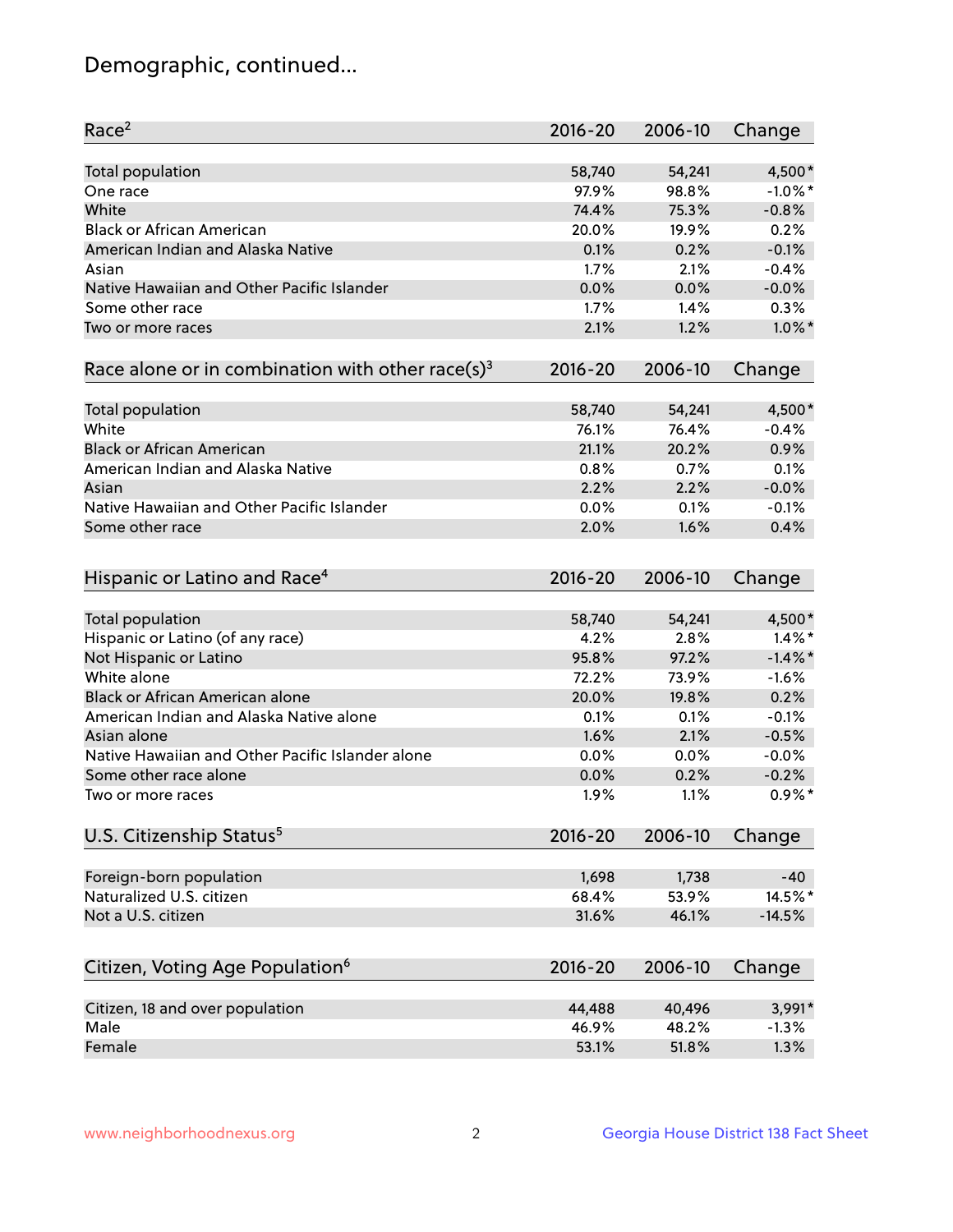#### Economic

| Income <sup>7</sup>                                 | $2016 - 20$ | 2006-10 | Change     |
|-----------------------------------------------------|-------------|---------|------------|
|                                                     |             |         |            |
| All households                                      | 21,202      | 20,232  | 971*       |
| Less than \$10,000                                  | 5.7%        | 6.2%    | $-0.5%$    |
| \$10,000 to \$14,999                                | 3.5%        | 4.4%    | $-0.9%$    |
| \$15,000 to \$24,999                                | 6.6%        | 8.8%    | $-2.2%$    |
| \$25,000 to \$34,999                                | 8.9%        | 8.9%    | 0.0%       |
| \$35,000 to \$49,999                                | 9.4%        | 11.7%   | $-2.3%$    |
| \$50,000 to \$74,999                                | 18.2%       | 22.3%   | $-4.1\%$ * |
| \$75,000 to \$99,999                                | 11.4%       | 14.4%   | $-3.0\%$ * |
| \$100,000 to \$149,999                              | 17.7%       | 13.0%   | 4.7%*      |
| \$150,000 to \$199,999                              | 7.9%        | 4.7%    | $3.2\%$ *  |
| \$200,000 or more                                   | 10.5%       | 5.5%    | $5.0\%$ *  |
| Median household income (dollars)                   | 71,281      | 60,861  | 10,420*    |
| Mean household income (dollars)                     | 103,545     | 79,059  | 24,486*    |
| With earnings                                       | 75.6%       | 80.6%   | $-5.0\%$ * |
| Mean earnings (dollars)                             | 102,348     | 77,628  | 24,720*    |
| <b>With Social Security</b>                         | 35.0%       | 29.9%   | $5.2\%$ *  |
| Mean Social Security income (dollars)               | 20,732      | 16,166  | 4,565*     |
| With retirement income                              | 25.7%       | 21.5%   | $4.2\%$ *  |
| Mean retirement income (dollars)                    | 36,063      | 26,831  | $9,232*$   |
| With Supplemental Security Income                   | 3.8%        | 2.7%    | 1.1%       |
| Mean Supplemental Security Income (dollars)         | 11,839      | 7,849   | 3,990      |
| With cash public assistance income                  | 1.4%        | 1.2%    | 0.3%       |
| Mean cash public assistance income (dollars)        | 1,354       | 3,372   | $-2,018$   |
| With Food Stamp/SNAP benefits in the past 12 months | 10.4%       | 6.2%    | $4.2\%$ *  |
|                                                     |             |         |            |
| Families                                            | 16,175      | 14,841  | $1,334*$   |
| Less than \$10,000                                  | 4.4%        | 3.5%    | 0.9%       |
| \$10,000 to \$14,999                                | 1.8%        | 2.1%    | $-0.3%$    |
| \$15,000 to \$24,999                                | 4.9%        | 6.7%    | $-1.8%$    |
| \$25,000 to \$34,999                                | 7.3%        | 7.9%    | $-0.6%$    |
| \$35,000 to \$49,999                                | 9.0%        | 11.6%   | $-2.6%$    |
| \$50,000 to \$74,999                                | 16.2%       | 22.4%   | $-6.2%$    |
| \$75,000 to \$99,999                                | 14.0%       | 17.4%   | $-3.4\%$ * |
| \$100,000 to \$149,999                              | 21.0%       | 15.2%   | $5.8\%$ *  |
| \$150,000 to \$199,999                              | 8.5%        | 6.0%    | $2.5\%$ *  |
| \$200,000 or more                                   | 12.9%       | 7.2%    | $5.7\%$ *  |
| Median family income (dollars)                      | 86,466      | 70,180  | 16,285*    |
| Mean family income (dollars)                        | 118,169     | 91,003  | 27,166*    |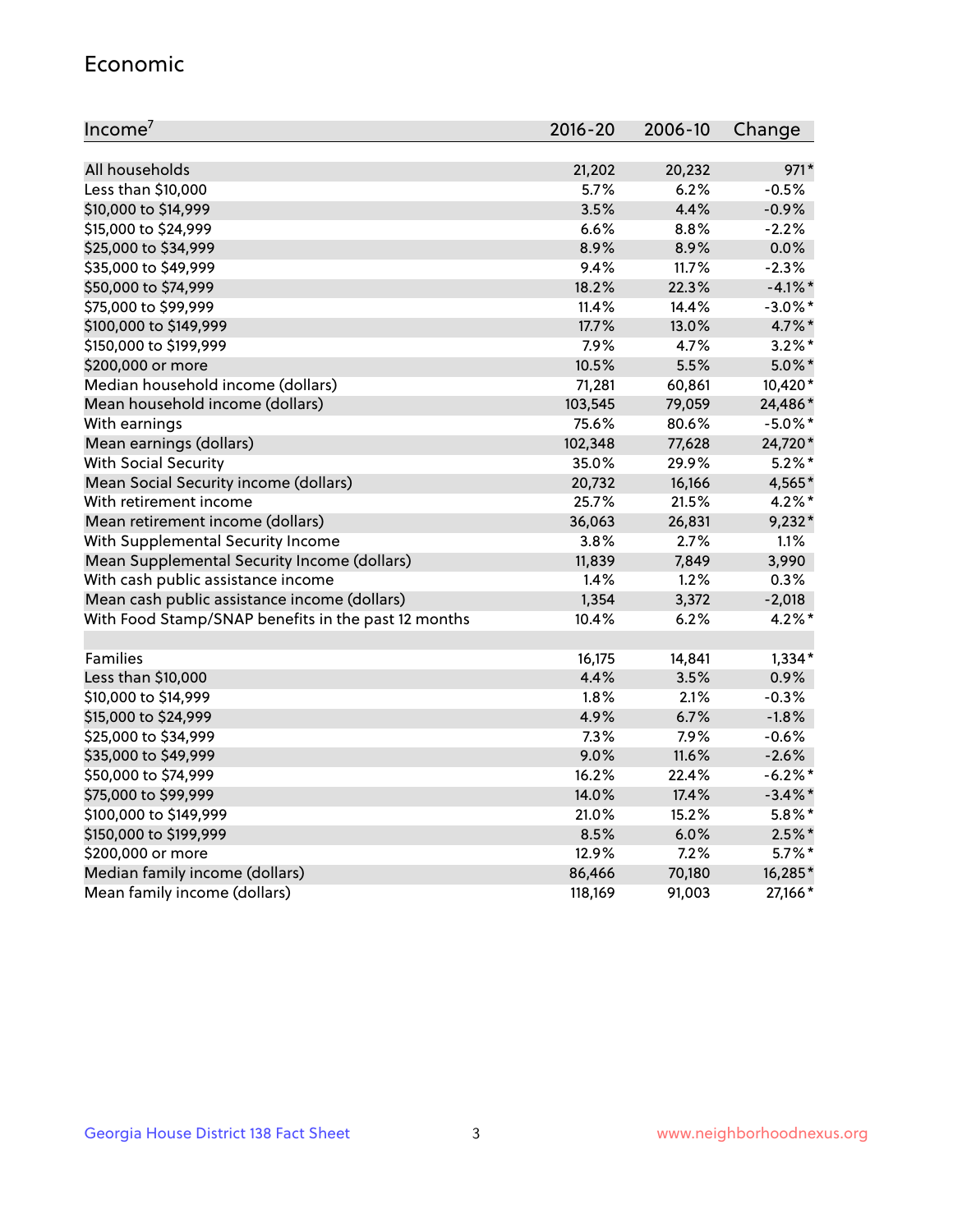## Economic, continued...

| Income, continued <sup>8</sup>                                        | $2016 - 20$ | 2006-10 | Change   |
|-----------------------------------------------------------------------|-------------|---------|----------|
|                                                                       |             |         |          |
| Nonfamily households                                                  | 5,027       | 5,390   | $-363$   |
| Median nonfamily income (dollars)                                     | 37,390      | 31,343  | $6,047*$ |
| Mean nonfamily income (dollars)                                       | 49,915      | 43,473  | $6,442*$ |
| Median earnings for workers (dollars)                                 | 40,681      | 32,630  | 8,051*   |
| Median earnings for male full-time, year-round workers                | 58,529      | 48,120  | 10,410*  |
| (dollars)                                                             |             |         |          |
| Median earnings for female full-time, year-round workers<br>(dollars) | 48,603      | 35,789  | 12,814*  |
| Per capita income (dollars)                                           | 38,248      | 29,928  | 8,319*   |
|                                                                       |             |         |          |
| Families and People Below Poverty Level <sup>9</sup>                  | 2016-20     | 2006-10 | Change   |
|                                                                       |             |         |          |
| <b>All families</b>                                                   | 9.2%        | 7.7%    | 1.5%     |
| With related children under 18 years                                  | 15.1%       | 13.8%   | 1.4%     |
| With related children under 5 years only                              | 21.8%       | 20.5%   | 1.2%     |
| Married couple families                                               | 2.5%        | 3.5%    | $-1.0%$  |
| With related children under 18 years                                  | 2.5%        | 5.3%    | $-2.8%$  |
| With related children under 5 years only                              | 0.4%        | 7.4%    | $-7.0%$  |
| Families with female householder, no husband present                  | 32.9%       | 31.6%   | 1.3%     |
| With related children under 18 years                                  | 42.3%       | 44.0%   | $-1.7%$  |
| With related children under 5 years only                              | 53.7%       | 60.8%   | $-7.1%$  |
| All people                                                            | 11.1%       | 10.8%   | 0.3%     |
| Under 18 years                                                        | 15.3%       | 14.7%   | 0.7%     |
| Related children under 18 years                                       | 15.3%       | 14.6%   | 0.7%     |
| Related children under 5 years                                        | 20.3%       | 15.5%   | 4.8%     |
|                                                                       |             | 14.3%   |          |
| Related children 5 to 17 years                                        | 13.8%       |         | $-0.5%$  |
| 18 years and over                                                     | 9.8%        | 9.6%    | 0.2%     |
| 18 to 64 years                                                        | 10.7%       | 9.6%    | 1.1%     |
| 65 years and over                                                     | 6.6%        | 9.6%    | $-2.9%$  |
| People in families                                                    | 9.4%        | 8.7%    | 0.7%     |
| Unrelated individuals 15 years and over                               | 24.3%       | 24.1%   | 0.2%     |
|                                                                       | 7.6%        |         |          |
| Non-Hispanic white people                                             |             | 7.1%    | 0.6%     |
| Black or African-American people                                      | 23.9%       | 25.3%   | $-1.4%$  |
| Asian people                                                          | 1.8%        | 7.9%    | $-6.1%$  |
| Hispanic or Latino people                                             | 12.9%       | 14.4%   | $-1.5%$  |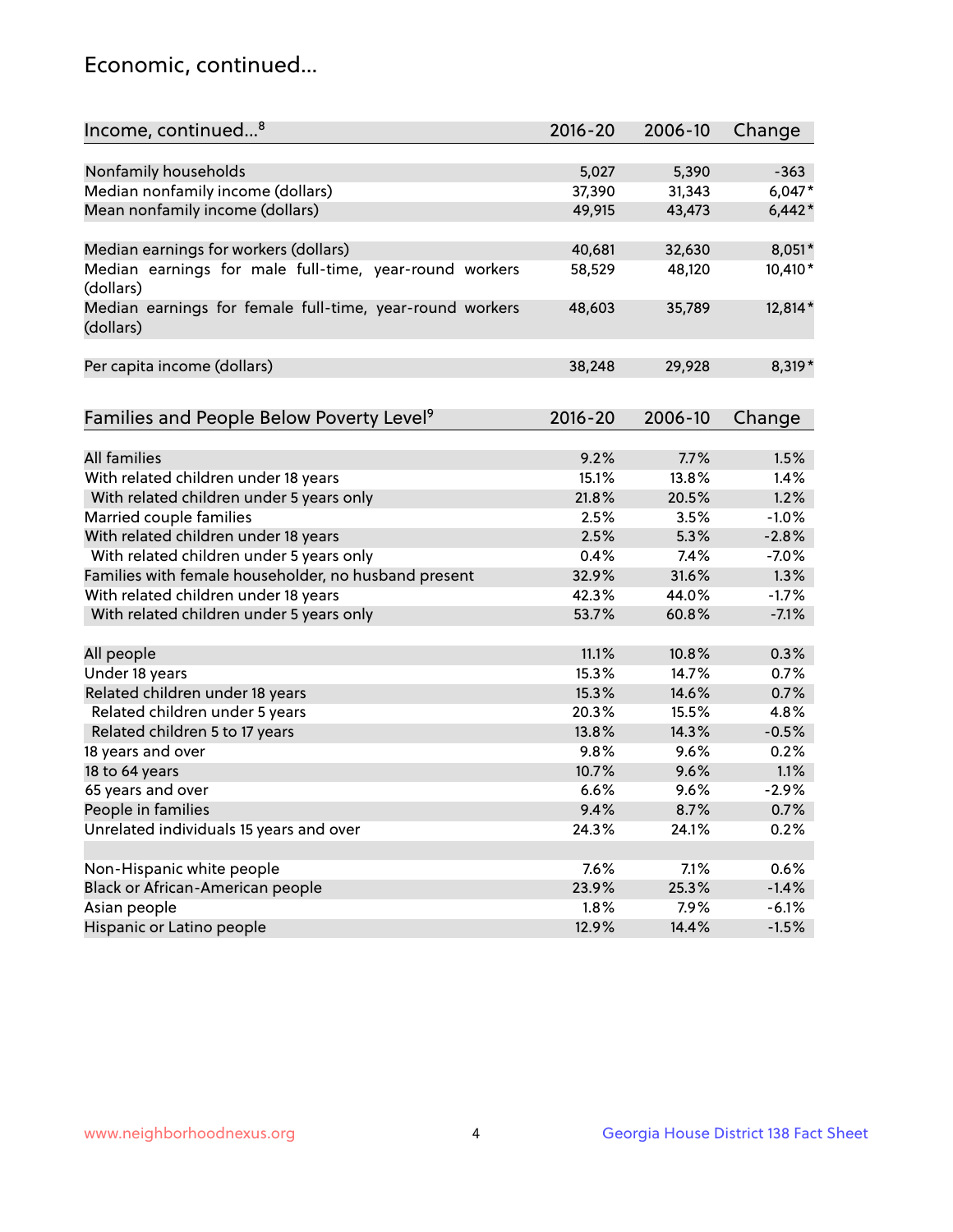## Employment

| Employment Status <sup>10</sup>                                             | $2016 - 20$ | 2006-10 | Change    |
|-----------------------------------------------------------------------------|-------------|---------|-----------|
|                                                                             |             |         |           |
| Population 16 years and over                                                | 46,313      | 42,922  | $3,390*$  |
| In labor force                                                              | 61.5%       | 64.3%   | $-2.8%$   |
| Civilian labor force                                                        | 60.4%       | 63.5%   | $-3.1%$   |
| Employed                                                                    | 56.6%       | 58.6%   | $-2.1%$   |
| Unemployed                                                                  | 3.8%        | 4.8%    | $-1.1%$   |
| <b>Armed Forces</b>                                                         | 1.1%        | 0.9%    | 0.3%      |
| Not in labor force                                                          | 38.5%       | 35.7%   | 2.8%      |
|                                                                             |             |         |           |
| Civilian labor force                                                        | 27,967      | 27,253  | 714       |
| <b>Unemployment Rate</b>                                                    | 6.3%        | 7.6%    | $-1.4%$   |
| Females 16 years and over                                                   | 24,549      | 22,444  | $2,105*$  |
| In labor force                                                              | 56.2%       | 59.5%   | $-3.4%$   |
| Civilian labor force                                                        | 56.2%       | 59.3%   | $-3.1%$   |
| Employed                                                                    | 51.8%       | 54.0%   | $-2.2%$   |
|                                                                             |             |         |           |
| Own children of the householder under 6 years                               | 4,058       | 3,607   | 451       |
| All parents in family in labor force                                        | 70.5%       | 68.9%   | 1.6%      |
|                                                                             |             |         |           |
| Own children of the householder 6 to 17 years                               | 9,227       | 8,690   | 537       |
| All parents in family in labor force                                        | 80.9%       | 75.2%   | 5.8%      |
|                                                                             |             |         |           |
| Industry <sup>11</sup>                                                      | $2016 - 20$ | 2006-10 | Change    |
|                                                                             |             |         |           |
| Civilian employed population 16 years and over                              | 26,212      | 25,174  | 1,039     |
| Agriculture, forestry, fishing and hunting, and mining                      | 0.6%        | 0.4%    | 0.1%      |
| Construction                                                                | 6.0%        | 6.2%    | $-0.2%$   |
| Manufacturing                                                               | 13.3%       | 15.1%   | $-1.8%$   |
| Wholesale trade                                                             | 2.6%        | 2.5%    | 0.1%      |
| Retail trade                                                                | 11.4%       | 11.3%   | 0.2%      |
| Transportation and warehousing, and utilities                               | 5.0%        | 3.2%    | 1.8%      |
| Information                                                                 | 2.3%        | 2.4%    | $-0.2%$   |
| Finance and insurance, and real estate and rental and leasing               | 9.1%        | 9.6%    | $-0.5%$   |
| Professional, scientific, and management, and administrative                | 9.8%        | 7.6%    | $2.3\%$ * |
| and waste management services                                               |             |         |           |
| Educational services, and health care and social assistance                 | 22.9%       | 23.8%   | $-0.8%$   |
| Arts, entertainment, and recreation, and accommodation and<br>food services | 7.5%        | 7.3%    | 0.2%      |
| Other services, except public administration                                | 5.1%        | 5.8%    | $-0.7%$   |
| Public administration                                                       | 4.2%        | 4.8%    | $-0.6%$   |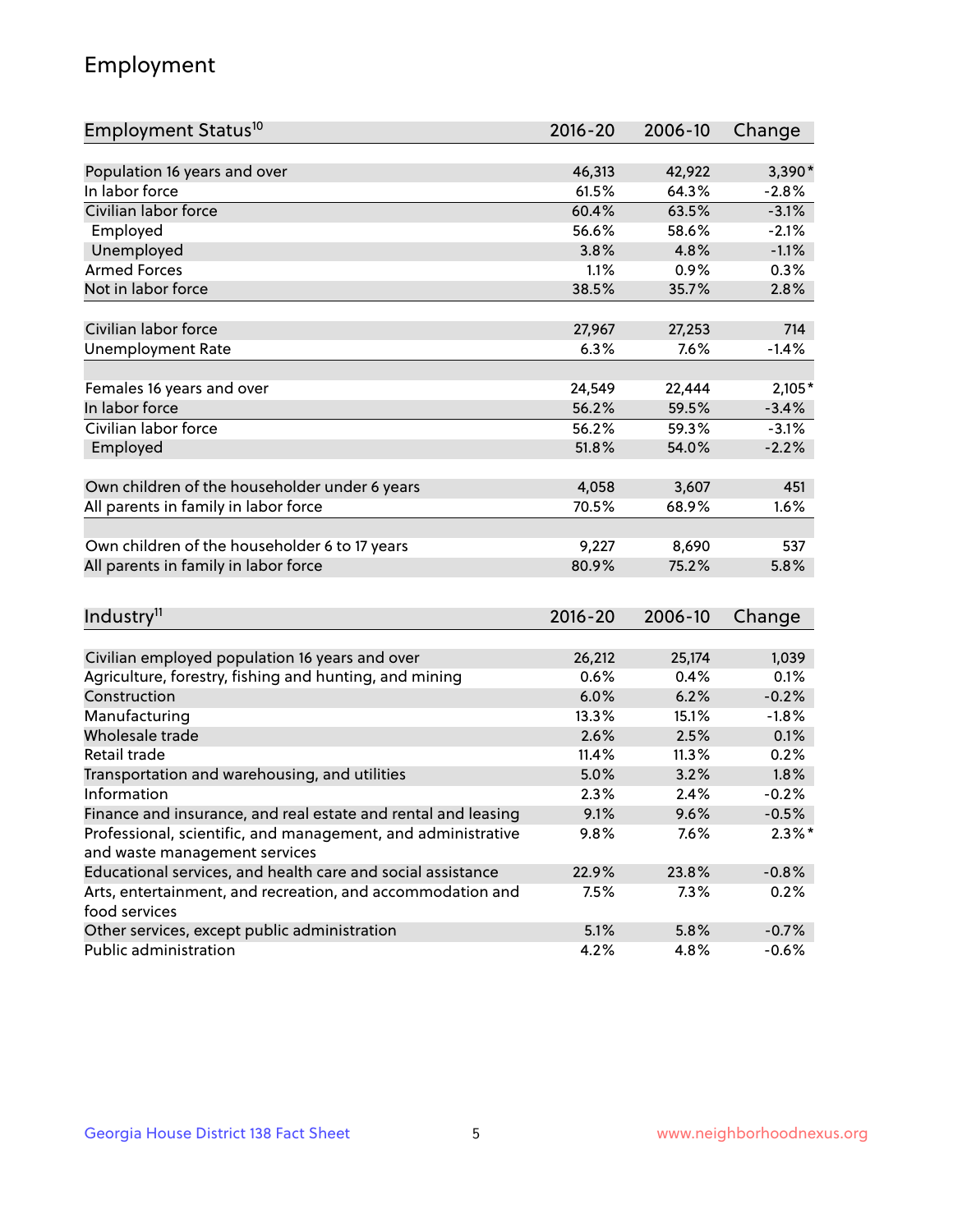## Employment, continued...

| Occupation <sup>12</sup>                                                    | $2016 - 20$    | 2006-10        | Change             |
|-----------------------------------------------------------------------------|----------------|----------------|--------------------|
|                                                                             |                |                |                    |
| Civilian employed population 16 years and over                              | 26,212         | 25,174         | 1,039              |
| Management, business, science, and arts occupations<br>Service occupations  | 40.1%<br>11.9% | 40.5%<br>14.0% | $-0.4%$<br>$-2.1%$ |
|                                                                             |                |                |                    |
| Sales and office occupations                                                | 24.5%          | 25.0%          | $-0.5%$            |
| Natural<br>and<br>resources,<br>construction,<br>maintenance<br>occupations | 8.1%           | 8.6%           | $-0.5%$            |
| Production, transportation, and material moving occupations                 | 15.4%          | 12.0%          | $3.4\%$ *          |
| Class of Worker <sup>13</sup>                                               | $2016 - 20$    | 2006-10        | Change             |
|                                                                             |                |                |                    |
| Civilian employed population 16 years and over                              | 26,212         | 25,174         | 1,039              |
| Private wage and salary workers                                             | 78.9%          | 75.6%          | 3.3%               |
| Government workers                                                          | 15.9%          | 17.4%          | $-1.5%$            |
| Self-employed in own not incorporated business workers                      | 5.1%           | 6.9%           | $-1.8%$ *          |
| Unpaid family workers                                                       | 0.2%           | 0.1%           | 0.1%               |
| Job Flows <sup>14</sup>                                                     | 2019           | 2010           | Change             |
|                                                                             |                |                |                    |
| Total Jobs in district                                                      | 23,311         | 16,424         | 6,887              |
| Held by residents of district                                               | 20.1%          | 26.9%          | $-6.9%$            |
| Held by non-residents of district                                           | 79.9%          | 73.1%          | 6.9%               |
|                                                                             |                |                |                    |
| Jobs by Industry Sector <sup>15</sup>                                       | 2019           | 2010           | Change             |
| Total Jobs in district                                                      | 23,311         | 16,424         | 6,887              |
| Goods Producing sectors                                                     | 37.6%          | 26.5%          | 11.1%              |
| Trade, Transportation, and Utilities sectors                                | 12.1%          | 10.5%          | 1.6%               |
| All Other Services sectors                                                  | 50.3%          | 63.0%          | $-12.6%$           |
|                                                                             |                |                |                    |
| Total Jobs in district held by district residents                           | 4,674          | 4,422          | 252                |
| <b>Goods Producing sectors</b>                                              | 29.4%          | 19.9%          | 9.5%               |
| Trade, Transportation, and Utilities sectors                                | 9.8%           | 8.8%           | 1.0%               |
| All Other Services sectors                                                  | 60.8%          | 71.2%          | $-10.4%$           |
|                                                                             |                |                |                    |
| Jobs by Earnings <sup>16</sup>                                              | 2019           | 2010           | Change             |
|                                                                             |                |                |                    |
| Total Jobs in district                                                      | 23,311         | 16,424         | 6,887              |
| Jobs with earnings \$1250/month or less                                     | 18.3%          | 23.7%          | $-5.4%$            |
| Jobs with earnings \$1251/month to \$3333/month                             | 36.1%          | 40.9%          | $-4.8%$            |
| Jobs with earnings greater than \$3333/month                                | 45.6%          | 35.4%          | 10.2%              |
|                                                                             |                |                |                    |
| Total Jobs in district held by district residents                           | 4,674          | 4,422          | 252                |
| Jobs with earnings \$1250/month or less                                     | 22.2%          | 25.0%          | $-2.8%$            |
| Jobs with earnings \$1251/month to \$3333/month                             | 34.6%          | 41.5%          | $-6.9%$            |
| Jobs with earnings greater than \$3333/month                                | 43.2%          | 33.5%          | 9.7%               |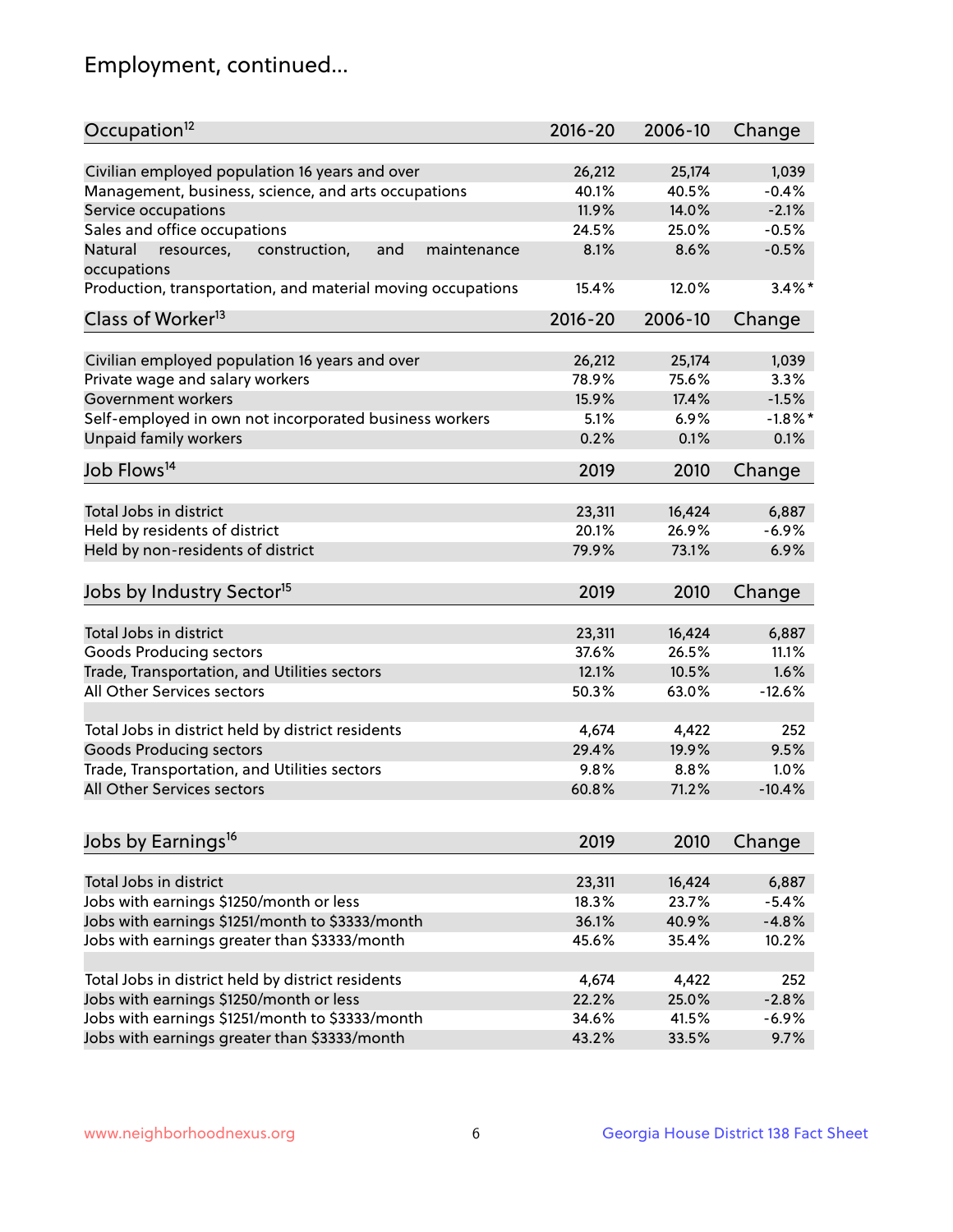## Employment, continued...

| 2019   | 2010   | Change  |
|--------|--------|---------|
|        |        |         |
| 23,311 | 16,424 | 6,887   |
| 20.9%  | 21.0%  | $-0.2%$ |
| 56.9%  | 61.1%  | $-4.3%$ |
| 22.3%  | 17.8%  | 4.4%    |
|        |        |         |
| 4,674  | 4.422  | 252     |
| 19.6%  | 18.1%  | 1.5%    |
| 53.2%  | 59.1%  | $-5.9%$ |
| 27.2%  | 22.8%  | 4.4%    |
|        |        |         |

#### Education

| School Enrollment <sup>18</sup>                | $2016 - 20$ | 2006-10 | Change               |
|------------------------------------------------|-------------|---------|----------------------|
|                                                |             |         |                      |
| Population 3 years and over enrolled in school | 14,300      | 14,522  | $-222$               |
| Nursery school, preschool                      | 5.8%        | 6.4%    | $-0.6%$              |
| Kindergarten                                   | 6.4%        | 4.6%    | $1.9\%$ *            |
| Elementary school (grades 1-8)                 | 43.7%       | 41.3%   | 2.5%                 |
| High school (grades 9-12)                      | 22.8%       | 23.2%   | $-0.5%$              |
| College or graduate school                     | 21.3%       | 24.5%   | $-3.2%$              |
| Educational Attainment <sup>19</sup>           | $2016 - 20$ | 2006-10 | Change               |
|                                                |             |         |                      |
| Population 25 years and over                   | 40,442      | 36,676  | 3,766*               |
| Less than 9th grade                            | 2.3%        | 4.8%    | $-2.5%$              |
| 9th to 12th grade, no diploma                  | 5.0%        | 8.4%    | $-3.4\%$ *           |
| High school graduate (includes equivalency)    | 28.1%       | 29.1%   | $-1.0%$              |
| Some college, no degree                        | 22.3%       | 20.7%   | 1.6%                 |
| Associate's degree                             | 9.6%        | 7.2%    | $2.3\%$ *            |
| Bachelor's degree                              | 17.8%       | 18.0%   | $-0.2%$              |
| Graduate or professional degree                | 14.9%       | 11.8%   | $3.1\%$ <sup>*</sup> |
|                                                |             |         |                      |
| Percent high school graduate or higher         | 92.6%       | 86.8%   | $5.8\%$ *            |
| Percent bachelor's degree or higher            | 32.7%       | 29.8%   | $3.0\%$ *            |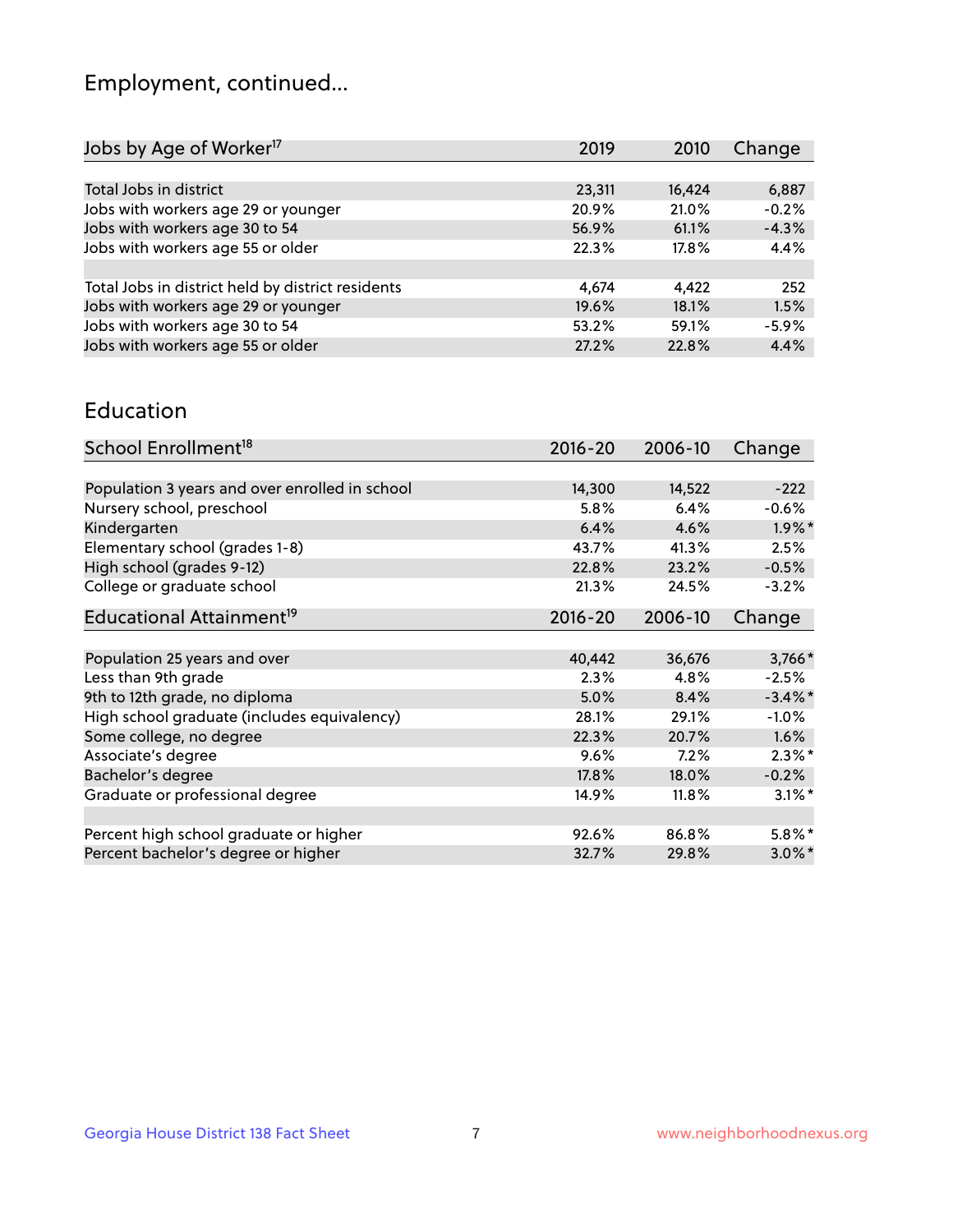## Housing

| Households by Type <sup>20</sup>                     | 2016-20     | 2006-10 | Change    |
|------------------------------------------------------|-------------|---------|-----------|
|                                                      |             |         |           |
| <b>Total households</b>                              | 21,202      | 20,232  | $971*$    |
| Family households (families)                         | 76.3%       | 73.4%   | $2.9\%$ * |
| With own children under 18 years                     | 32.2%       | 30.4%   | 1.8%      |
| Married-couple family                                | 58.4%       | 59.8%   | $-1.4%$   |
| With own children of the householder under 18 years  | 21.8%       | 23.2%   | $-1.4%$   |
| Male householder, no wife present, family            | 3.7%        | 3.0%    | 0.7%      |
| With own children of the householder under 18 years  | 2.3%        | 1.2%    | 1.2%      |
| Female householder, no husband present, family       | 14.1%       | 10.6%   | $3.5%$ *  |
| With own children of the householder under 18 years  | 8.1%        | 6.0%    | $2.1\%$ * |
| Nonfamily households                                 | 23.7%       | 26.6%   | $-2.9%$   |
| Householder living alone                             | 22.3%       | 22.9%   | $-0.6%$   |
| 65 years and over                                    | 10.0%       | 9.4%    | 0.6%      |
|                                                      |             |         |           |
| Households with one or more people under 18 years    | 35.9%       | 33.6%   | 2.3%      |
| Households with one or more people 65 years and over | 33.2%       | 26.1%   | $7.1\%$ * |
|                                                      |             |         |           |
| Average household size                               | 2.73        | 2.59    | $0.14*$   |
| Average family size                                  | 3.16        | 3.04    | 0.12      |
|                                                      |             |         |           |
| Housing Occupancy <sup>21</sup>                      | $2016 - 20$ | 2006-10 | Change    |
|                                                      |             |         |           |
| Total housing units                                  | 24,020      | 23,511  | 510       |
| Occupied housing units                               | 88.3%       | 86.1%   | $2.2\%$ * |
| Vacant housing units                                 | 11.7%       | 13.9%   | $-2.2%$   |
|                                                      |             |         |           |
| Homeowner vacancy rate                               | 1.6         | 2.3     | $-0.8$    |
| Rental vacancy rate                                  | 4.3         | 7.3     | $-3.0$    |
|                                                      |             |         |           |
|                                                      |             |         |           |
| Units in Structure <sup>22</sup>                     | 2016-20     | 2006-10 | Change    |
| Total housing units                                  | 24,020      | 23,511  | 510       |
| 1-unit, detached                                     | 82.9%       | 79.2%   | $3.7\%$ * |
|                                                      |             |         |           |
| 1-unit, attached                                     | 0.4%        | 1.0%    | $-0.5%$   |
| 2 units                                              | 1.8%        | 2.3%    | $-0.6%$   |
| 3 or 4 units                                         | 0.8%        | 2.3%    | $-1.4%$   |
| 5 to 9 units                                         | 1.8%        | 3.0%    | $-1.2%$   |
| 10 to 19 units                                       | 2.0%        | 2.2%    | $-0.3%$   |
| 20 or more units                                     | 4.7%        | 2.8%    | 1.9%      |
| Mobile home                                          | 5.5%        | 7.2%    | $-1.7\%$  |
| Boat, RV, van, etc.                                  | 0.0%        | $0.0\%$ | $0.0\%$   |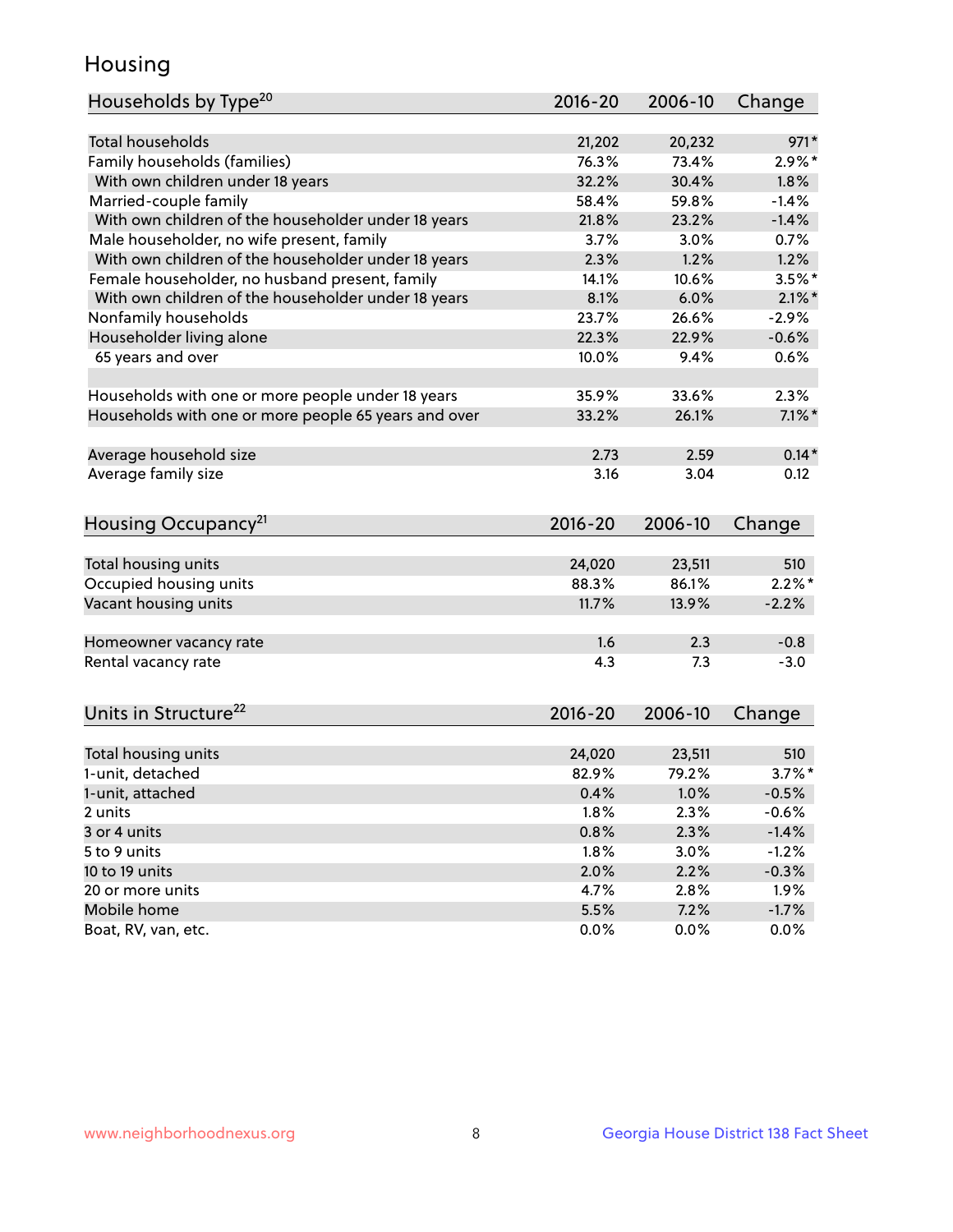## Housing, Continued...

| Year Structure Built <sup>23</sup>             | 2016-20     | 2006-10 | Change     |
|------------------------------------------------|-------------|---------|------------|
| Total housing units                            | 24,020      | 23,511  | 510        |
| Built 2014 or later                            | 2.4%        | (X)     | (X)        |
| Built 2010 to 2013                             | 2.7%        | (X)     | (X)        |
| Built 2000 to 2009                             | 23.5%       | 20.2%   | $3.3\%$ *  |
| Built 1990 to 1999                             | 19.9%       | 21.5%   | $-1.6%$    |
| Built 1980 to 1989                             | 15.4%       | 20.1%   | $-4.6\%$ * |
| Built 1970 to 1979                             | 15.4%       | 16.1%   | $-0.7%$    |
| Built 1960 to 1969                             | 6.1%        | 7.4%    | $-1.3%$    |
| Built 1950 to 1959                             | 5.4%        | 5.4%    | $-0.0%$    |
| Built 1940 to 1949                             | 3.1%        | 3.4%    | $-0.3%$    |
| Built 1939 or earlier                          | 6.0%        | 5.9%    | 0.1%       |
| Housing Tenure <sup>24</sup>                   | $2016 - 20$ | 2006-10 | Change     |
|                                                |             |         |            |
| Occupied housing units                         | 21,202      | 20,232  | $971*$     |
| Owner-occupied                                 | 79.9%       | 79.5%   | 0.4%       |
| Renter-occupied                                | 20.1%       | 20.5%   | $-0.4%$    |
| Average household size of owner-occupied unit  | 2.76        | 2.62    | $0.14*$    |
| Average household size of renter-occupied unit | 2.61        | 2.46    | 0.15       |
| Residence 1 Year Ago <sup>25</sup>             | $2016 - 20$ | 2006-10 | Change     |
|                                                | 58,181      | 53,719  | 4,462*     |
| Population 1 year and over<br>Same house       | 85.9%       | 86.1%   | $-0.3%$    |
| Different house in the U.S.                    | 13.9%       | 13.4%   | 0.5%       |
| Same county                                    | 6.4%        | 5.5%    | 0.8%       |
| Different county                               | 7.5%        | 7.8%    | $-0.3%$    |
| Same state                                     | 4.8%        | 4.8%    | 0.0%       |
| Different state                                | 2.7%        | 3.1%    | $-0.4%$    |
| Abroad                                         | 0.2%        | 0.5%    | $-0.3%$    |
| Value of Housing Unit <sup>26</sup>            | $2016 - 20$ | 2006-10 | Change     |
|                                                |             |         |            |
| Owner-occupied units                           | 16,940      | 16,090  | 851*       |
| Less than \$50,000                             | 5.1%        | 5.5%    | $-0.4%$    |
| \$50,000 to \$99,999                           | 11.3%       | 13.2%   | $-1.9%$    |
| \$100,000 to \$149,999                         | 13.8%       | 22.3%   | $-8.5%$ *  |
| \$150,000 to \$199,999                         | 18.0%       | 17.8%   | 0.1%       |
| \$200,000 to \$299,999                         | 26.4%       | 20.7%   | $5.7\%$ *  |
| \$300,000 to \$499,999                         | 16.3%       | 12.1%   | $4.1\%$ *  |
| \$500,000 to \$999,999                         | 7.8%        | 6.5%    | 1.3%       |
| \$1,000,000 or more                            | 1.3%        | 1.7%    | $-0.4%$    |
| Median (dollars)                               | 205,826     | 170,767 | 35,058*    |
| Mortgage Status <sup>27</sup>                  | $2016 - 20$ | 2006-10 | Change     |
| Owner-occupied units                           | 16,940      | 16,090  | 851*       |
| Housing units with a mortgage                  | 64.8%       | 69.2%   | $-4.4\%$ * |
| Housing units without a mortgage               | 35.2%       | 30.8%   | 4.4%*      |
|                                                |             |         |            |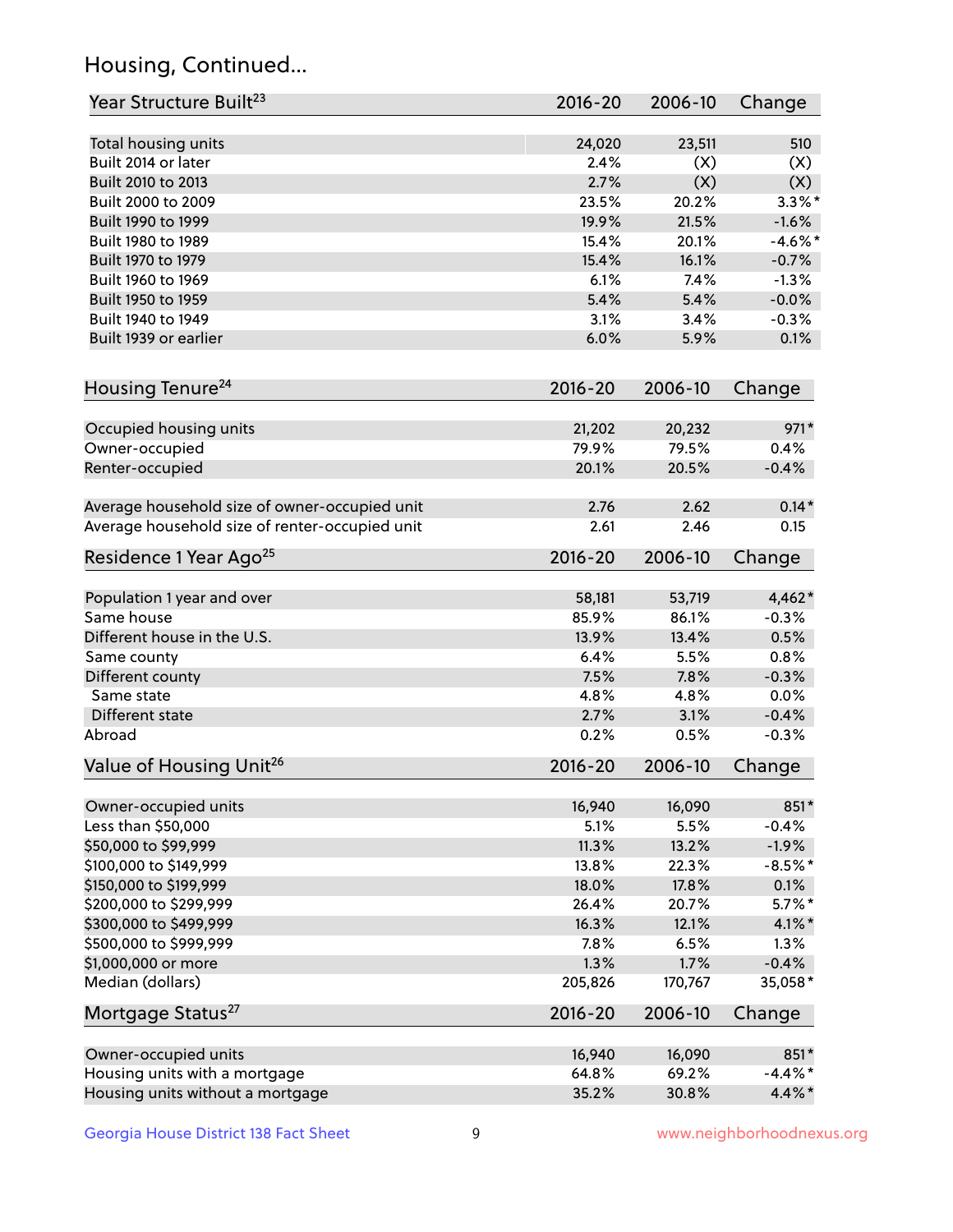## Housing, Continued...

| Selected Monthly Owner Costs <sup>28</sup>                                            | 2016-20 | 2006-10 | Change      |
|---------------------------------------------------------------------------------------|---------|---------|-------------|
| Housing units with a mortgage                                                         | 10,982  | 11,131  | $-149$      |
| Less than \$300                                                                       | 0.1%    | 0.2%    | $-0.1%$     |
| \$300 to \$499                                                                        | 0.9%    | 1.3%    | $-0.4%$     |
| \$500 to \$999                                                                        | 17.9%   | 24.5%   | $-6.6%$ *   |
| \$1,000 to \$1,499                                                                    | 29.7%   | 32.2%   | $-2.6%$     |
| \$1,500 to \$1,999                                                                    | 22.6%   | 20.4%   | 2.3%        |
| \$2,000 to \$2,999                                                                    | 18.9%   | 14.6%   | 4.3%*       |
| \$3,000 or more                                                                       | 10.0%   | $6.9\%$ | $3.2\%$ *   |
| Median (dollars)                                                                      | 1,534   | 1,380   | $154*$      |
|                                                                                       |         |         |             |
| Housing units without a mortgage                                                      | 5,958   | 4,959   | 999*        |
| Less than \$150                                                                       | 1.0%    | 3.4%    | $-2.4%$     |
| \$150 to \$249                                                                        | 9.2%    | 11.7%   | $-2.5%$     |
| \$250 to \$349                                                                        | 11.3%   | 27.3%   | $-16.0\%$ * |
| \$350 to \$499                                                                        | 29.5%   | 25.8%   | 3.7%        |
| \$500 to \$699                                                                        | 26.3%   | 18.8%   | $7.5\%$ *   |
| \$700 or more                                                                         | 22.7%   | 13.2%   | $9.5\%$ *   |
| Median (dollars)                                                                      | 495     | 389     | $106*$      |
| Selected Monthly Owner Costs as a Percentage of<br>Household Income <sup>29</sup>     |         |         | Change      |
| Housing units with a mortgage (excluding units where<br>SMOCAPI cannot be computed)   | 10,928  | 11,118  | $-190$      |
| Less than 20.0 percent                                                                | 50.0%   | 39.9%   | 10.1%*      |
| 20.0 to 24.9 percent                                                                  | 16.8%   | 21.2%   | $-4.5%$ *   |
| 25.0 to 29.9 percent                                                                  | 9.6%    | 10.9%   | $-1.4%$     |
| 30.0 to 34.9 percent                                                                  | 5.3%    | 5.9%    | $-0.6%$     |
| 35.0 percent or more                                                                  | 18.4%   | 22.0%   | $-3.6%$     |
| Not computed                                                                          | 54      | 13      | 41          |
| Housing unit without a mortgage (excluding units where<br>SMOCAPI cannot be computed) | 5,852   | 4,921   | 931         |
| Less than 10.0 percent                                                                | 55.9%   | 46.5%   | 9.4%        |
| 10.0 to 14.9 percent                                                                  | 18.2%   | 20.0%   | $-1.8%$     |
| 15.0 to 19.9 percent                                                                  | 9.7%    | 10.6%   | $-0.8%$     |
| 20.0 to 24.9 percent                                                                  | 3.9%    | 6.7%    | $-2.8%$     |
| 25.0 to 29.9 percent                                                                  | 2.3%    | 1.8%    | 0.5%        |
| 30.0 to 34.9 percent                                                                  | 2.0%    | 1.8%    | 0.2%        |
| 35.0 percent or more                                                                  | 7.8%    | 12.5%   | $-4.7%$     |
| Not computed                                                                          | 106     | 38      | 68          |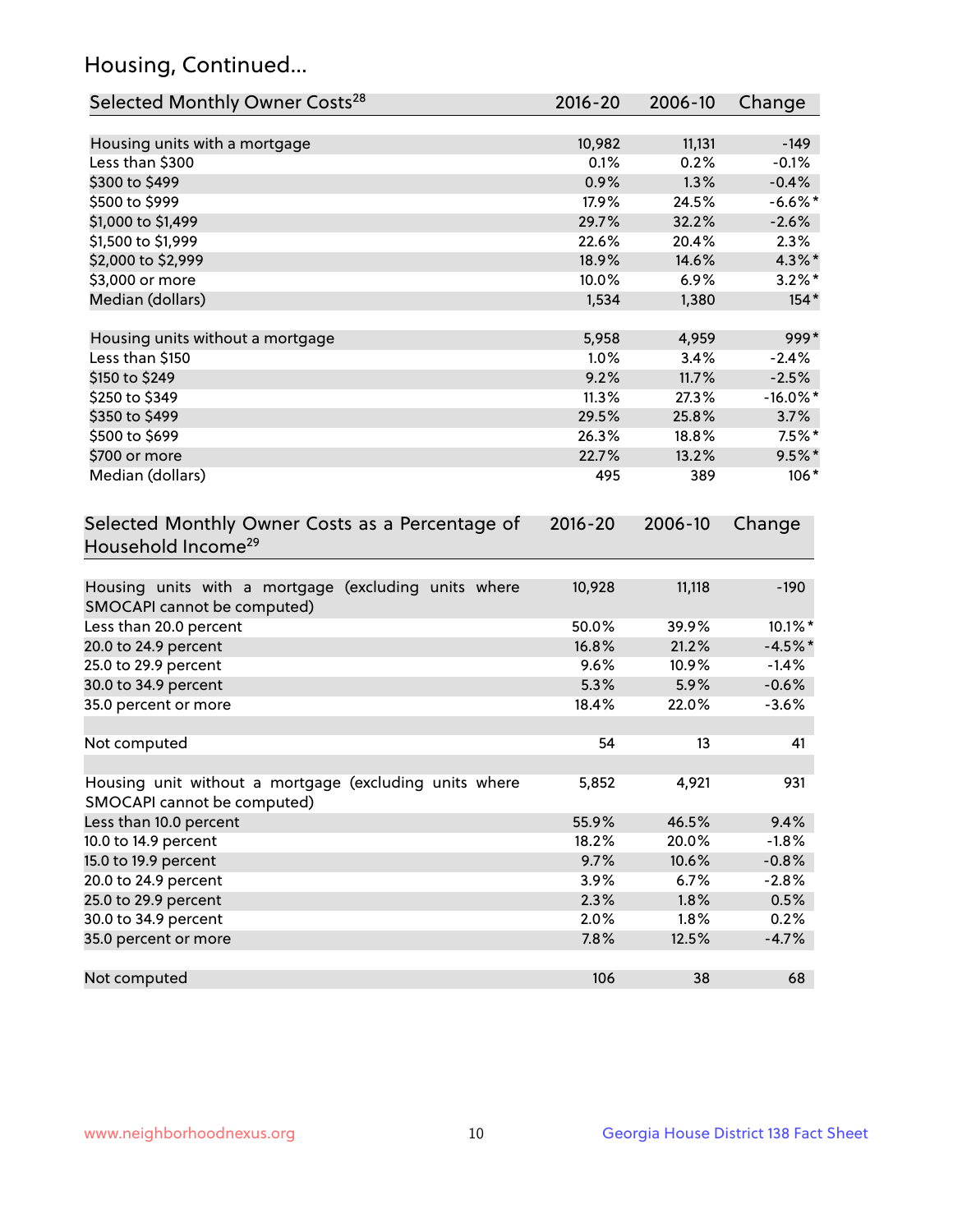## Housing, Continued...

| Gross Rent <sup>30</sup>   | $2016 - 20$ | 2006-10 | Change  |
|----------------------------|-------------|---------|---------|
|                            |             |         |         |
| Occupied units paying rent | 3,837       | 3,775   | 62      |
| Less than \$200            | 2.2%        | 2.5%    | $-0.3%$ |
| \$200 to \$499             | 13.8%       | 22.2%   | $-8.4%$ |
| \$500 to \$749             | 21.1%       | 23.8%   | $-2.7%$ |
| \$750 to \$999             | 23.9%       | 22.9%   | 1.0%    |
| \$1,000 to \$1,499         | 26.8%       | 19.5%   | 7.3%    |
| \$1,500 to \$1,999         | 8.5%        | 3.9%    | 4.7%    |
| \$2,000 or more            | 3.7%        | 5.3%    | $-1.5%$ |
| Median (dollars)           | 867         | 827     | 40      |
|                            |             |         |         |
| No rent paid               | 425         | 367     | 58      |
|                            |             |         |         |

| Gross Rent as a Percentage of Household Income <sup>31</sup>                   | $2016 - 20$ | 2006-10 | Change  |
|--------------------------------------------------------------------------------|-------------|---------|---------|
|                                                                                |             |         |         |
| Occupied units paying rent (excluding units where GRAPI<br>cannot be computed) | 3,649       | 3,717   | -68     |
| Less than 15.0 percent                                                         | 10.6%       | 10.0%   | 0.6%    |
| 15.0 to 19.9 percent                                                           | 11.8%       | 12.0%   | $-0.2%$ |
| 20.0 to 24.9 percent                                                           | 10.7%       | 14.9%   | $-4.2%$ |
| 25.0 to 29.9 percent                                                           | 18.8%       | 16.4%   | 2.4%    |
| 30.0 to 34.9 percent                                                           | 7.2%        | $9.9\%$ | $-2.7%$ |
| 35.0 percent or more                                                           | 40.9%       | 36.9%   | 4.1%    |
|                                                                                |             |         |         |
| Not computed                                                                   | 613         | 425     | 188     |

## Transportation

| Commuting to Work <sup>32</sup>           | 2016-20 | 2006-10 | Change    |
|-------------------------------------------|---------|---------|-----------|
|                                           |         |         |           |
| Workers 16 years and over                 | 26,306  | 24,857  | $1,450*$  |
| Car, truck, or van - drove alone          | 85.4%   | 85.9%   | $-0.6%$   |
| Car, truck, or van - carpooled            | 6.9%    | 8.6%    | $-1.6%$   |
| Public transportation (excluding taxicab) | 0.2%    | 0.2%    | 0.0%      |
| Walked                                    | 0.8%    | 1.1%    | $-0.4%$   |
| Other means                               | 2.3%    | $1.9\%$ | 0.5%      |
| Worked at home                            | 4.4%    | 2.3%    | $2.1\%$ * |
|                                           |         |         |           |
| Mean travel time to work (minutes)        | 23.3    | 21.4    | 1.9       |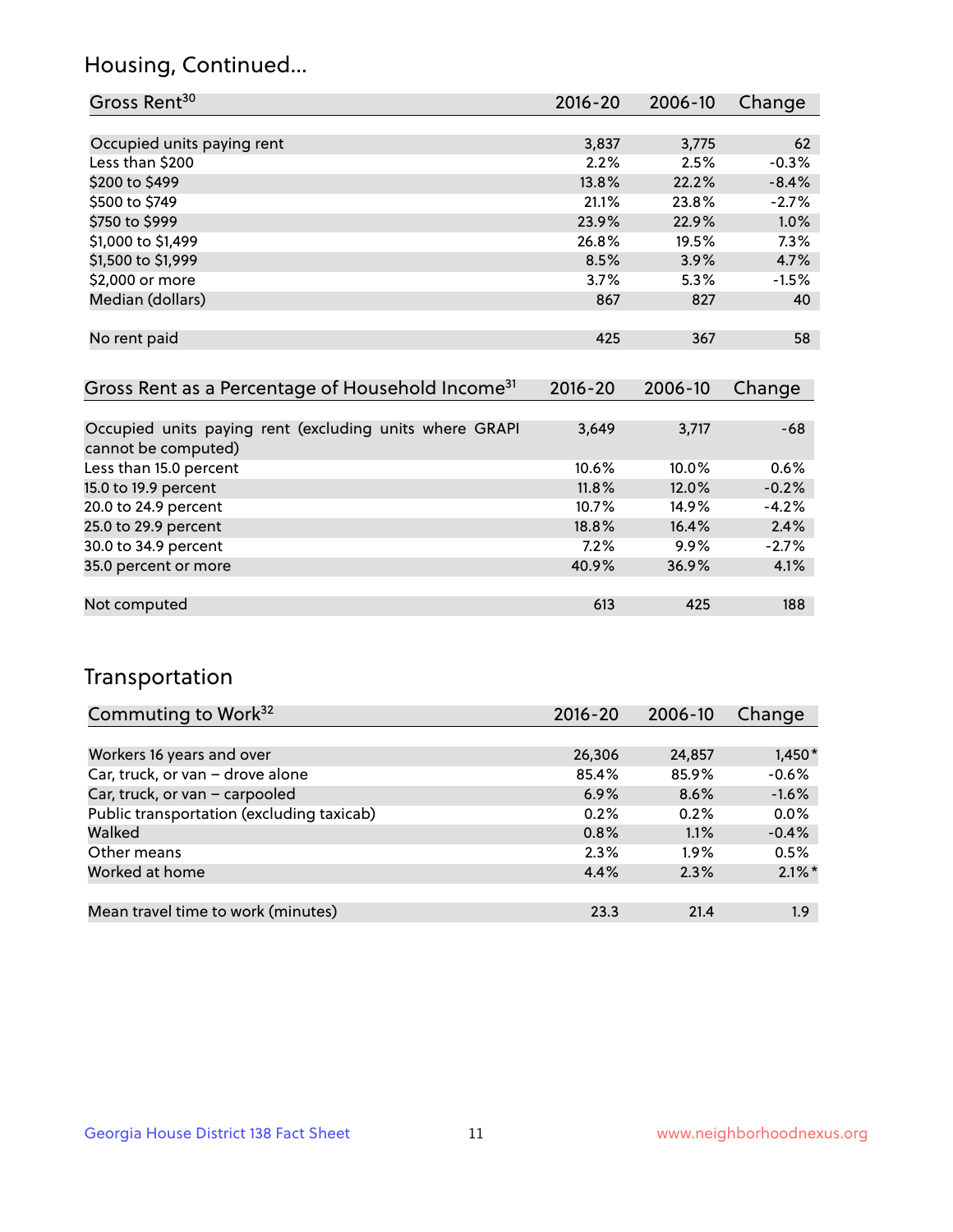## Transportation, Continued...

| Vehicles Available <sup>33</sup> | $2016 - 20$ | 2006-10 | Change  |
|----------------------------------|-------------|---------|---------|
|                                  |             |         |         |
| Occupied housing units           | 21,202      | 20,232  | $971*$  |
| No vehicles available            | 5.3%        | $5.0\%$ | 0.3%    |
| 1 vehicle available              | 23.3%       | 23.8%   | $-0.5%$ |
| 2 vehicles available             | 38.9%       | 42.3%   | $-3.4%$ |
| 3 or more vehicles available     | 32.5%       | 28.9%   | 3.5%    |

#### Health

| Health Insurance coverage <sup>34</sup>                 | 2016-20 |
|---------------------------------------------------------|---------|
|                                                         |         |
| Civilian Noninstitutionalized Population                | 57,727  |
| With health insurance coverage                          | 91.4%   |
| With private health insurance coverage                  | 75.5%   |
| With public health coverage                             | 31.3%   |
| No health insurance coverage                            | 8.6%    |
| Civilian Noninstitutionalized Population Under 19 years | 14,471  |
| No health insurance coverage                            | 3.6%    |
| Civilian Noninstitutionalized Population 19 to 64 years | 33,391  |
| In labor force:                                         | 25,539  |
| Employed:                                               | 24,018  |
| With health insurance coverage                          | 90.1%   |
| With private health insurance coverage                  | 88.3%   |
| With public coverage                                    | 5.2%    |
| No health insurance coverage                            | 9.9%    |
| Unemployed:                                             | 1,521   |
| With health insurance coverage                          | 48.7%   |
| With private health insurance coverage                  | 37.8%   |
| With public coverage                                    | 15.1%   |
| No health insurance coverage                            | 51.3%   |
| Not in labor force:                                     | 7,852   |
| With health insurance coverage                          | 84.0%   |
| With private health insurance coverage                  | 64.5%   |
| With public coverage                                    | 32.2%   |
| No health insurance coverage                            | 16.0%   |